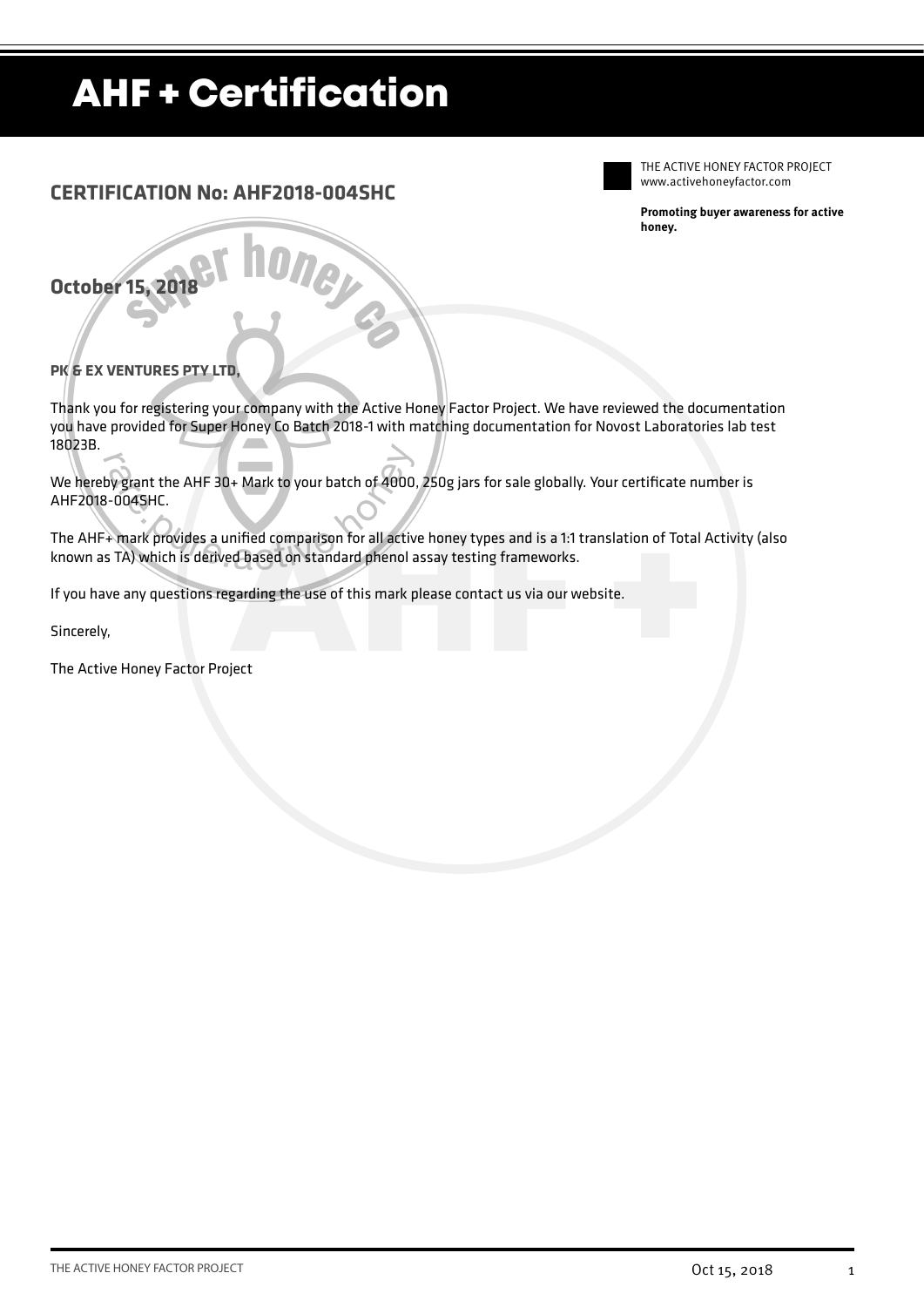# AHF + Certification

### Entity Brand Product Batch Number of Units www.activehoneyfactor.com **Promoting buyer awareness for active honey. CERTIFICATION No: AHF2018-004SHC** and The Mustralia<br>
Barriers Australia<br>
Barriers 30.5<br>
Peroxidal<br>
Equivalent % Phenol **Origin** Antimicrobial Activity Rating Honey Type Activity Test Undertaken Tested On Underwriting Labs **Western Australia Total Activity 30.5 Peroxidal Equivalent % Phenol 07-03-2018 NOVOST - INNOVATIVE TECHNOLOGIES Lab Reprot No. 18023b ABN 66 595 065 158 PO BOX 322 Sandy Bay, TASMANIA AUSTRALIA 7006 CHEMISTRY CENTRE (WA) (Chemical Analysis Only) State Government Entity WA 6102 PK & EX VENTURES PTY LTD ABN 93 628 002 077 Unit 32, 17 Trevillian Quay, Kingston, ACT, 2604 SUPERHONEY COMPANY Active Marri Honey 2018-1 4000, 250g Jars**

AHF + Mark Given

Date Granted

**AHF 30+** 

**October 15, 2018**

Usage Rights

**Batch 2018-1, Limited to 4000 Units**



THE ACTIVE HONEY FACTOR PROJECT

Disclaimer:

The Active Honey Factor or AHF provides consumers with a single unifying mark for all active honey types. The mark is granted based on batch certified laboratory analysis of activity honey, using standard phenol assay testing methods from accredited laboratories globally. Details regarding the AHF project, our mark and certification protocols can be found on our website.